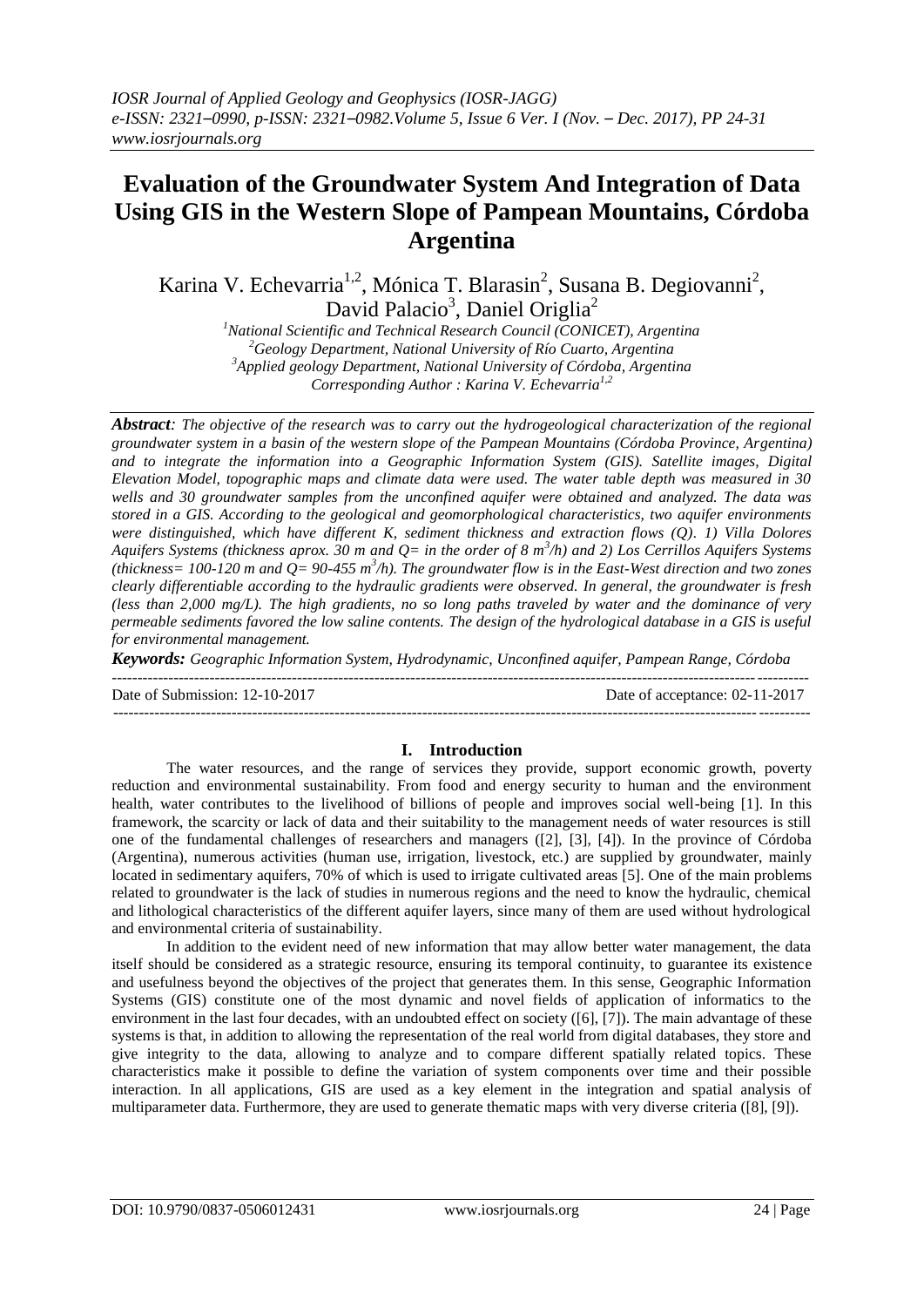# **II. Location Of The Study Area, Hypothesis And Objective**

Taking into account the big interest of studying areas where little geological and hydrological information from the subterranean environment is available, an area of vital importance for the province was selected for the present study. It is an important basin of the western slope of the Pampean Mountains (Fig. 1), in which the Villa Dolores city is located (36,700 inhabitants). The present study was carried out founded on the basic hypothesis that the variety of regional reliefs and lithologies have a strong influence on hydrological, hydraulic and geochemical aquifer characteristics and that the planning and management of an area with such complexity will be improved if there is a system that allows the integration and better use of information. Then, the objective of the research was to carry out the hydrogeological characterization of the regional groundwater system and to integrate the information into a GIS system.



**Figure 1.** Location of the study area.

# **III. Materials And Methods**

The compilation, analysis and integration of preceding information of the area was made ([10], [11]). The investigation was carried out at a scale 1:50,000, on the basis of the analysis of satellite images (Google Earth, LANDSAT ETM +), Digital Elevation Model (Shuttle Radar Topography Mission) with a spatial resolution of 30 x 30 m (data available from the U.S. Geological Survey) and topographic maps made by the National Geographic Institute. The climatic characterization of the area was carried out through the processing and interpretation of local data, from a station (Villa Dolores city) located in the lowland plain area. The emphasis was put on the precipitation (P) behavior (1961-2014 series, data from the National Weather Service), taking into consideration that it is the variable that constitutes the main input function to the hydrological system. Regarding the land uses, a field survey was carried out, registering aspects related to agriculture, agrochemicals, livestock activity, water uses, and so on.

The geological-geomorphological study was carried out through the description of the relief and the outcropping and deep lithological profiles. Regarding the hydrogeological study, a field survey was made. Then, 46 wells that involve the sedimentary aquifer, the most important and widespread in the area were surveyed. The obtained information was mainly related to lithologies, water wells design (depth, screens, etc.) and different hydraulic aspects. To characterize the aquifer layers behavior by means of the classic hydraulic parameters (transmissivity (T), hydraulic conductivity (K) and storage coefficient (S)), previous pump test data [10] obtained with the Theis method, were available. To verify this information, a pump test was performed in a nonpermanent regime and at a constant flow rate  $(Q = 180 \text{ m}^3/\text{h})$  by means of the Jacob method. In addition, textural descriptions from the drilling records were obtained, which were used to typify Hydraulic Conductivities (K) values from bibliography [12]. For the hydrodynamic analysis, the equipotential map and the water table depth map were elaborated and interpreted. The water table depth was measured in 30 wells using a water level sensor probe (Solinst). For the groundwater extraction, enough water renewal in each well was guaranteed. Finally, 30 groundwater samples from the unconfined aquifer were obtained and field parameters were measured in situ: pH (Electrode Orion 9104), electrical conductivity EC (Hanna Instrument, HI 9033) and temperature T (YSI Model 95 Handheld Temperature System). Although water samples were collected and later analyzed, in this paper only water salinity (as a function of EC) is shown.

The collected data was stored in a relational database designed specifically for the study area. Initially, a conceptual model of a Geographical Data Base (GDB) or GEODATABASE was developed, with a point topology, corresponding to each surveyed well, using different information fields. After that, a physical model was developed, which was definitively migrated to a database engine. In this case, Microsoft Access was selected due to its compatibility with the ArcGis software, which was used to elaborate the general and groundwater related maps.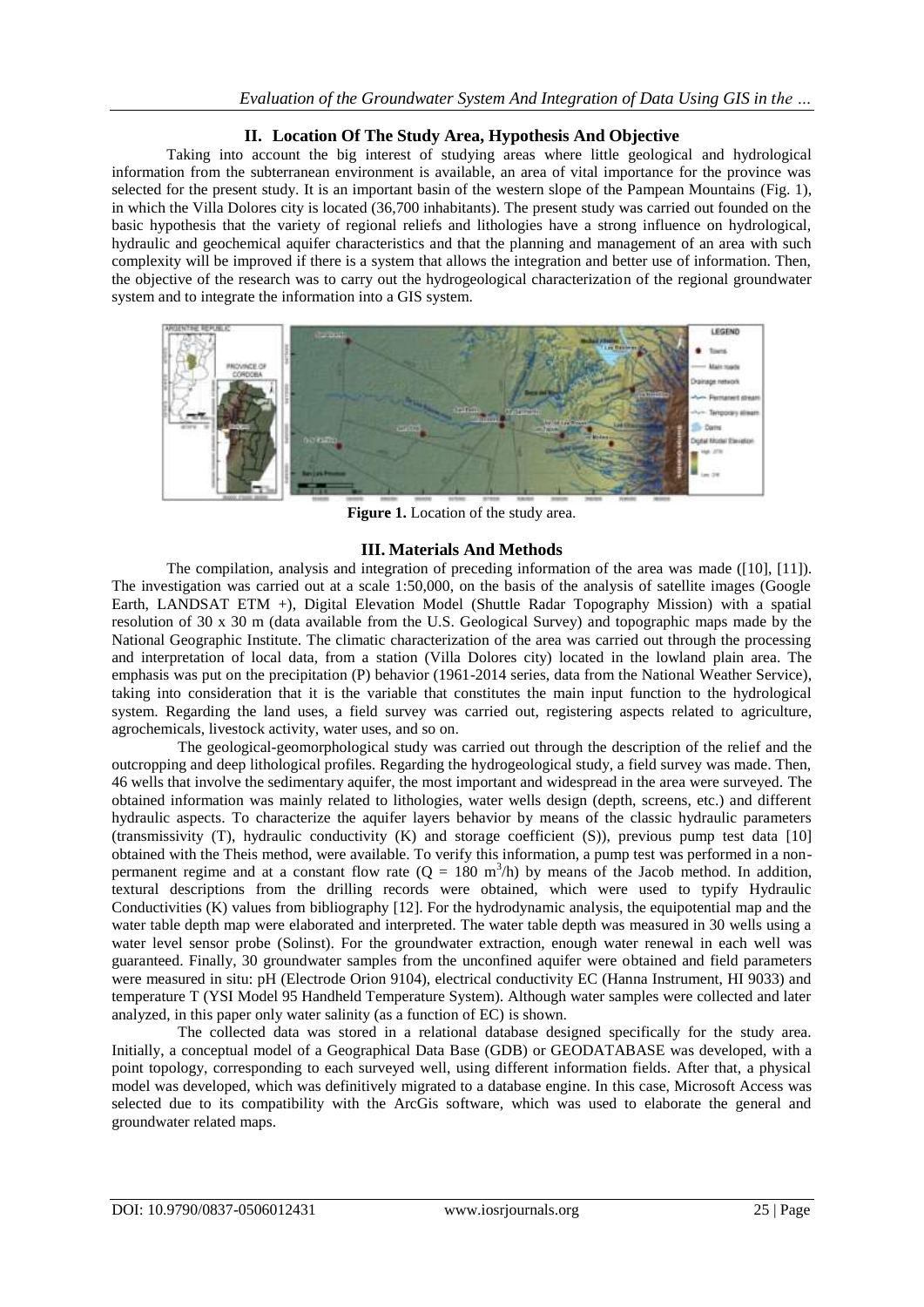## **IV. Results And Discussion**

### **IV.1. Land uses and climate**

Concerning land use, the region is characterized especially by intensive and extensive agricultural activities, extensive cattle rising, soil mining for bricks, and small urbanized areas (Fig. 2). For several decades, the area has been characterized by potato cultivation, but in recent years there has been an explosion of irrigated agriculture (whose main input is groundwater) heavily subsidized by agrochemical products. Industrial development (linked to olive production, brink making), waste disposal and sewage discharges, among others, are potentially polluting activities that cause the population concern. The climate is semiarid and mesothermal [13], with an average annual rainfall of 628 mm. Almost 77% of the rainfall is concentrated both in spring and summer. There is a gentle precipitation gradient from the highest mountain elevations (800 mm isohyet) to the piedmont plains (700 mm isohyet; [14]).



**Figure 2.** Land uses map.

## **IV.2. General geological and geomorphological aspects**

From the geological point of view and under the influence of the Pampean Mountains geological setting, the area shows the classical tectonic block arrangement defined by regional faults (Niña Paula, Los Molinos and Nono faults, among others). Toward the East, the Sierras Grandes are formed by metamorphic and granitic rocks (Precambrian–Paleozoic), which show the highest altitudes and rough slopes in the region. In the piedmont area, two levels of Cenozoic alluvial fans are recognized (Fig. 3) with a strongly undulated relief and evidence of neotectonic activity [11].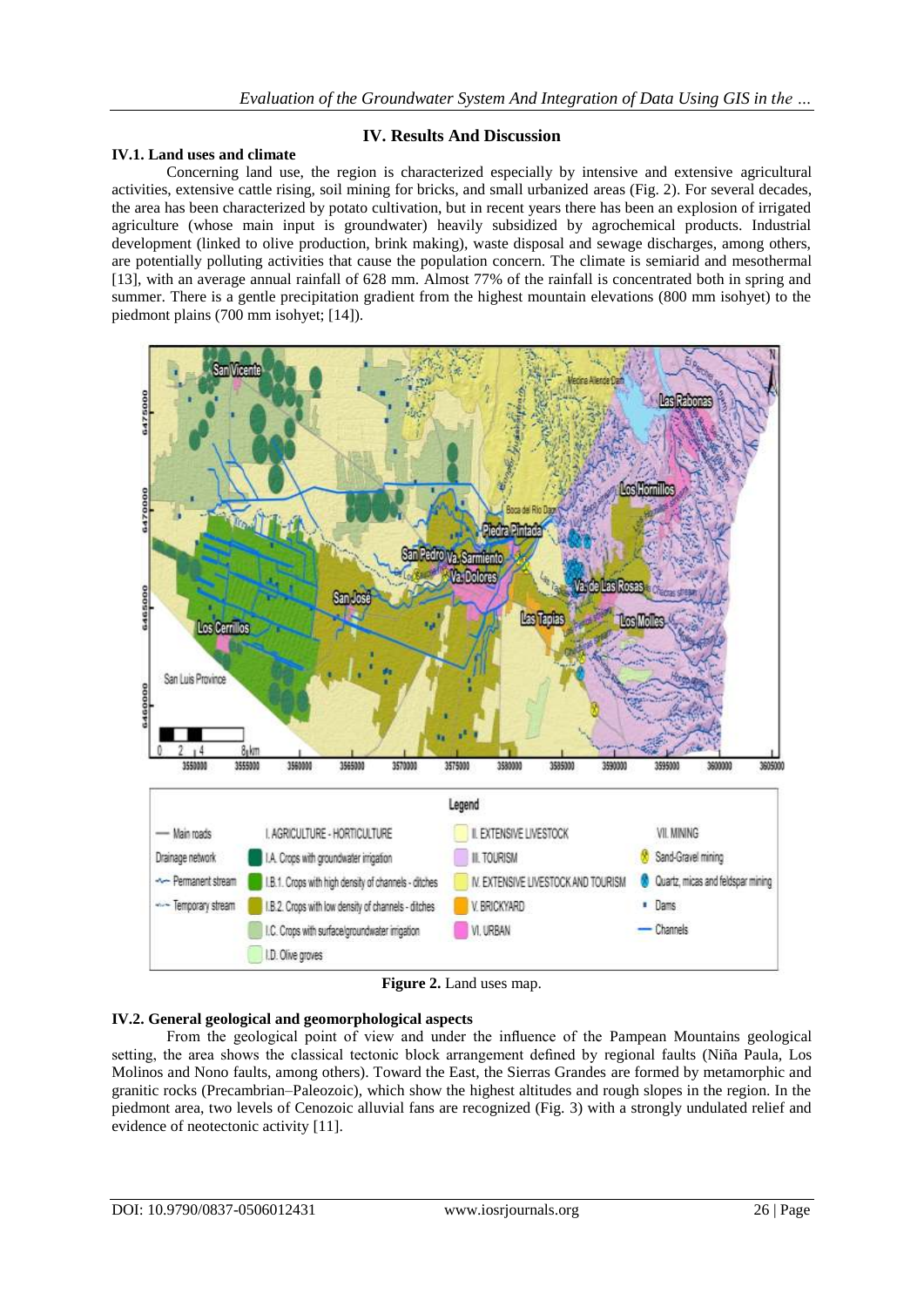

**Figure3.**Geological – geomorphological map.

To the west, an extensive flat plain with a gently undulating relief is developed, with low slopes, in the order 0.3%. It constitutes the eastern edge of a great intermountain depression (Quines-Ulapes-Chancaní) that extends towards the western Argentinian region. It consists mainly of psamitic/psefit alluvial Cenozoic sequences of the Los Sauces river alluvial megafan and, secondarily, of loessical mantiform and sandy dune aeolian deposits. Los Sauces river, the most important in the region, drains a large basin (approximately 1,200 km<sup>2</sup>), developed mainly in granitic rocks located in the Sierras Grandes mountains. This river has a high capacity for sediment supply and transport. These characteristics, added to the regional structural context, favored the formation of a large alluvial fan during the Cenozoic, associated with climatic changes and neotectonic activity. At present it is inactive and is incised (up to 6 m) in its proximal and middle part by the Los Sauces river, which is regulated since the 40´ (Medina Allende dam).

## **4.3. Hydrogeology**

A previous regional study conducted by [10] that covered a much larger area, served as the basis for this research and even for temporal comparisons. From a hydrological perspective, that is, taking into account the capacity of geological materials to receive, store and transmit water, two large hydrogeological environments were defined. For this purpose, several geological-hydrogeological profiles were carried out, showing in this work the AA' profile, very illustrative of the studied area. This profile was carried out along the E-W transect indicated on the map of Fig. 4.

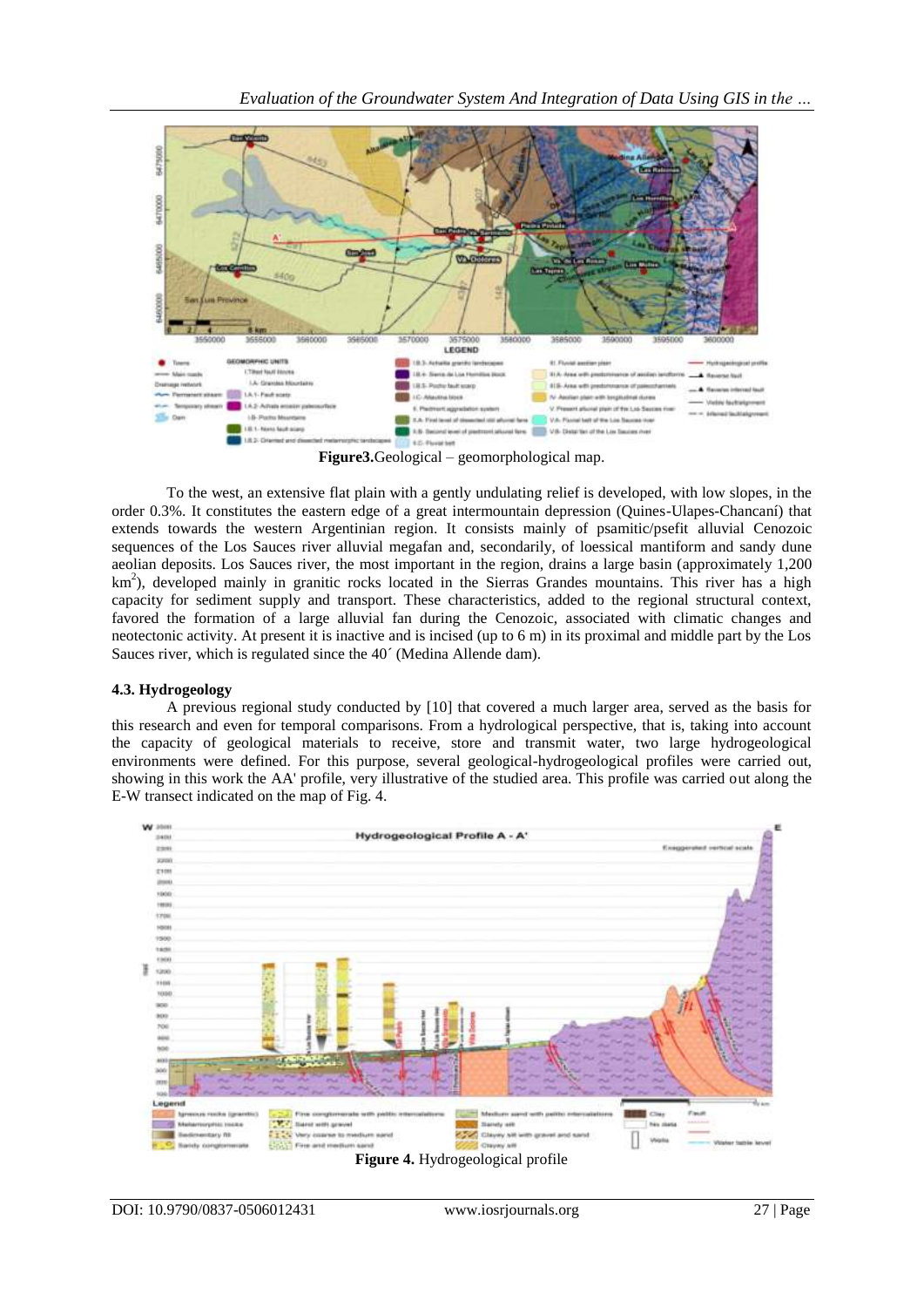**A. Fissured aquifer system**: constituted by all the identified metamorphic and igneous rocks. The outcrops located in Sierras Grandes and Sierra de Altautina mountains highlight. Due to the important fracturing and diaclasing, these materials have a secondary K that allows the water circulation, constituting an unconfined fissured aquifer. Although less important amounts of water than in porous media may be obtained, they are enough to sustain springs and streams in the mountain environment, which later infiltrate in the piedmont recharging the sedimentary aquifer system. In depth, the bedrock acts as the base of the sedimentary aquifer system. It descends towards the West, due to the strong structural control, until approximately 240 m deep, Fig. 4. The current technological advance has allowed drilling in the rock outcrops, as it happens in many sites of the Pampean Mountains of Córdoba where, although small flows are abstracted (1,500 L/h), the water has high suitability for different uses [5].

**B. Sedimentary aquifer system**: it is formed by the Neogene-Quaternary sediments that fill the intermountain valleys and those sediments that constitute thick sequences in the piedmont and the undulated plain environment. In the latter, two aquifer environments can be distinguished, according to the different K of sediments and the sediment sequence thickness.

**B.1. Villa Dolores Aquifer system**: This is located in piedmont area, with a thickness in the order of 30 m. The sediments show textural variability from fine to coarse. Thus, sandy silts predominate in relation to coarse sands and gravels. These materials constitute a moderately good aquifer, with  $K = 0.5$  to 2.0 m/d. In those sedimentary sequences where much coarse sediments appear (such as gravels and coarse sands) the K values have a variable range between 20 to 200 m/d. In this whole area, the aquifer is unconfined with S values in the order of 0.05 or higher.

**B.2. Los Cerrillos Aquifer system**: It is located in the western area. It shows a thickness in the order of 100-120 m. In general, coarse grains domain (coarse sands and gravels) being subordinated sands with clay intercalations, mainly deposited by fluvial activity. At 100-110 m depth, aquitard/aquiclude type materials such as silts and clays appear (these have a thickness of 30 m in the southwestern zone) interlayered with coarse and medium-sized sand layers (Fig. 4). This is a very good to an excellent aquifer with  $K = 14-407$  m/d, high T values (in the order of 2,000  $\text{m}^2$ /d) due to the important observed thicknesses. In this sector, the clay layers act as aquiclude formations, conferring a certain confinement degree to the deeper aquifer layers. This is evidenced by the storage coefficients  $S = 1-2.4 \times 10^{-4}$ , typical of semiconfined aquifers.

In both aquifers (Villa Dolores and Los Cerrillos systems) and according to the involved layer thickness, the textural features and the well design, different extraction flow (Q) and specific flow (q) rates were observed. In the Villa Dolores aquifer the maximum well depths reaches 60 m. Q and q are in the order of 8 m<sup>3</sup>/h and 3-6 m<sup>3</sup>/h/m, respectively. In general, the water is used for human consumption in domestic scenarios. The flows extracted from Los Cerrillos aquifer system are much larger, with wells that reach 140 m in depth. Q and q are in the order of 90-455 m<sup>3</sup>/h and 23-90 m<sup>3</sup>/h/m, respectively. The water is used for irrigation (pivot systems or flooding strategies) of large extensions of potatoes, wheat, corn, cotton and soya crops.

In the equipotential map for the sedimentary aquifer (Fig. 5), it is observed that the general groundwater flow is in the East-West direction. It should be noted that, at least for the used map scale, no water divides can be seen. The discharge of groundwater flow is outside the study area in the Quines-Ulapes-Chancaní depression, in another western province of Argentina. The studied sector is in general a transit groundwater area, recharged by precipitations. A preferential recharge area is located in the piedmont sector, mainly due to the influence of the infiltration of streams. There are two zones clearly differentiable according to the hydraulic gradients. In the piedmont zone, especially in the valleys, a divergence of groundwater flow is observed, with high hydraulic gradients (between 0.8 to 3.0%). In the western plain, the hydraulic gradients decrease markedly (0.2 to 0.3%). Both can be explained by the control of the topographic gradients. Towards the west-middle sector of the map, north of San Jose town, the changes observed in the equipotential lines are associated with the high water flows that some wells used for irrigation extract. For the hydraulic gradients and K obtained, groundwater velocity varies between 0.2 m/d and 3 m/d for coarser sediments (gravel and very coarse sands) and 0.05 m/d for silts.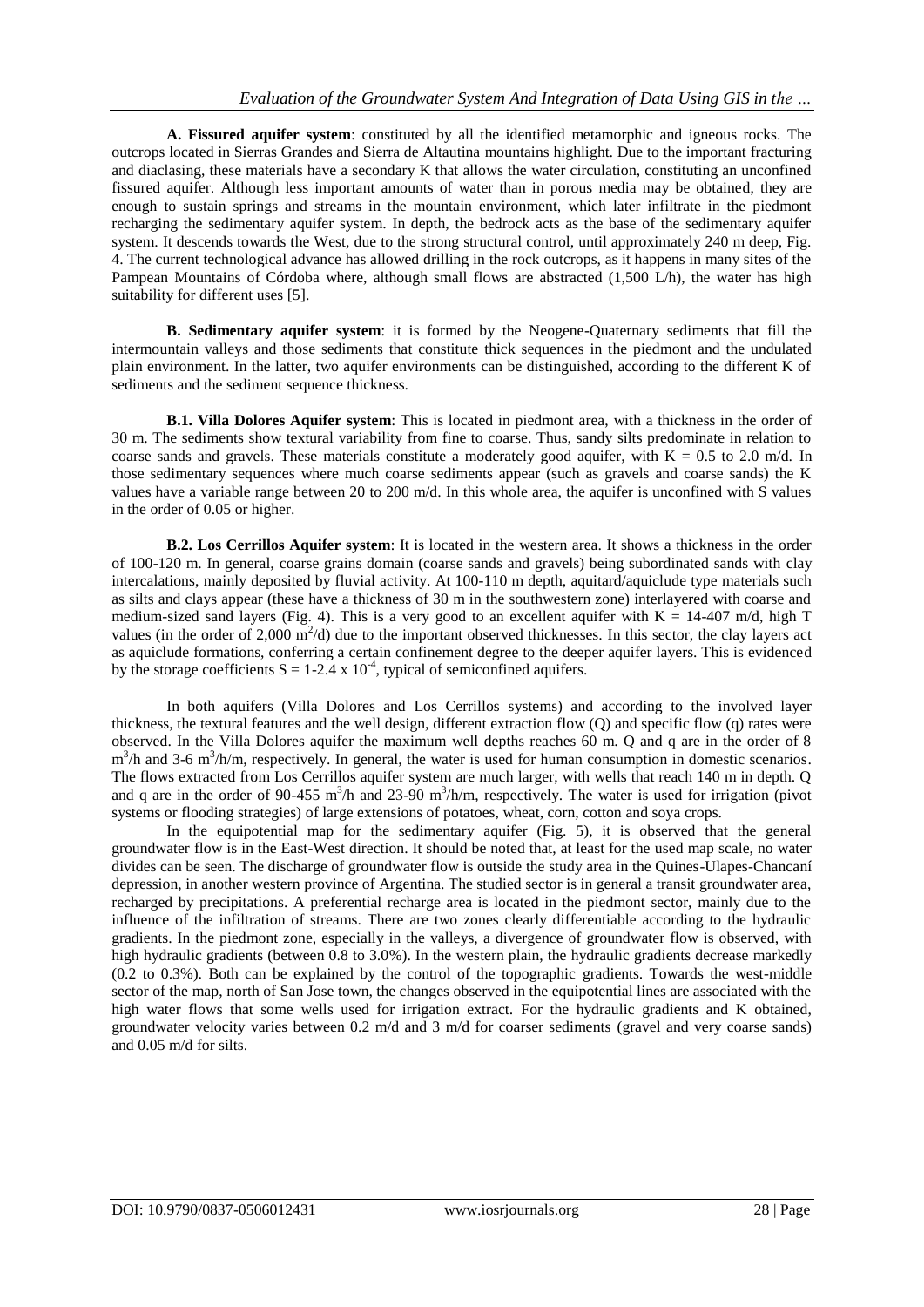

**Figure 5.** Equipotential map of the unconfined aquifer.

The water table level depth (Fig. 6) is fundamentally linked to the strong structural control of the study area. In the East sector, the water table level ranges from 20 to 30 m, increasing to almost 80 m in the central zone. In general, in Los Cerrillos aquifer area, values that vary gradually from 60 m to 16 m are common. It is noted that the greatest depth at which the water level was measured was 77.4 m at point KB3 (Fig. 6), corresponding to a well that extracts a flow rate of 200  $m<sup>3</sup>/h$  for irrigation. Depending on season of the year, these wells are used most of the day, being their use restricted in a certain time interval due to the consumption of electrical energy. For these reasons, the recovery of the water level may not have been reached its original value, measuring a deeper value than it would correspond without such intensive exploitation. Towards the west, the thickness of the unsaturated zone decreases again, with the water level being found at a depth of 20 m in the most western sector.

Taking into account that some wells measured for the present work coincided with those sampled by the [10], it was observed that, despite the significant spending of water in irrigation activities, the water levels have risen, in a range that varies between approximately 1 and 12 m. According to [15] this situation is strongly linked to the change in average P, since in the period 1961-1975 was 546 mm, whereas in recent years it increased markedly  $(2004-2014, P = 628$  mm). This information coincides with the general increase in water excesses in soil water balances over the last 40 years throughout the province of Córdoba [5], which caused more recharge to the aquifers and the increase in surface runoff.



**Figure 6.** Map of the water table depth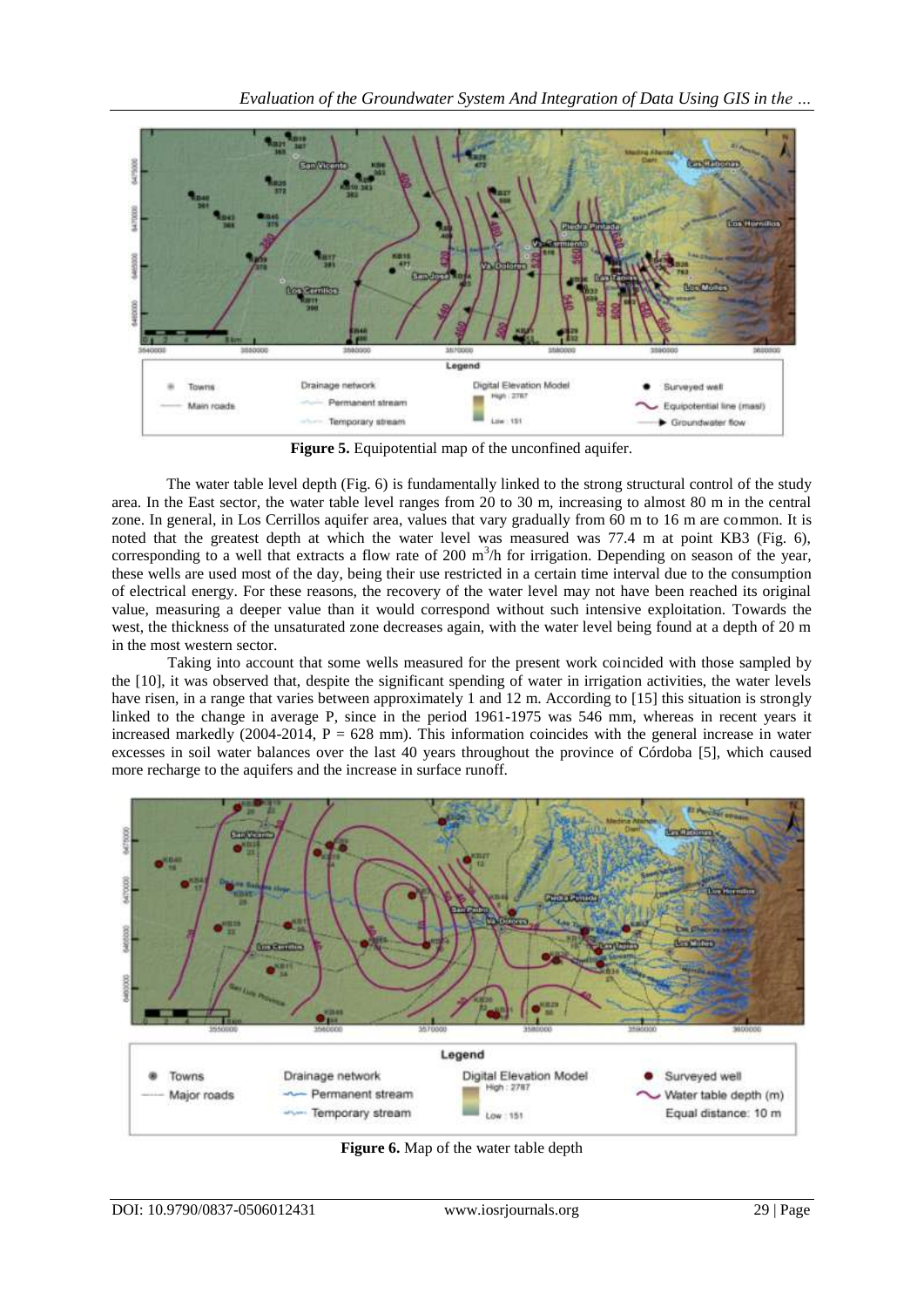The groundwater salinity varies from the piedmont to the western plain in a sense that could be qualified as opposing to the "normal water evolution" in the flow direction (Fig. 7). Thus, it is observed that, in general, the groundwater is fresh (less than 2,000 mg/L). Those samples with higher salt values are located within the Villa Dolores aquifer, especially at the south of the Villa Dolores town (for example KB32). The salinity spatial configuration is due to the fact than in Villa Dolores area, the wells are shallower and they involve more fine sediments (fine sand/loess), where the typical processes that supply ionsto the solution (dissolution, cation exchange, etc.) prevail. On the other hand, in the more closely zone to the mountains environments, where very coarse grains predominate (alluvial fans), the fresh water infiltrates quickly, with almost vertical gradients, reaching the aquifer. Then, groundwater rapidly circulates in very permeable and more deep strata to remote areas where also coarse sediments predominate, existing few possibilities of salinization. This justifies the fresh waters of the eastern plain of the study area.



**Figure 7.** Groundwater salinity map

In Fig. 8 a synthesis of the explained hydrogeological system is shown, with a simplified block diagram containing the sediments/rocks and the water behavior.



**Figure 8.** Hydrogeological scheme of the Villa Dolores-Los Cerrillos area

## **V. Conclusions**

The structural framework of the area formed by blocks of crystalline bedrock that descend gradually from the mountain sector towards the western depression, favors the development of sedimentary basins of varied thickness. The sedimentary fill is mainly associated with the Neogene-Quaternary fluvial activity of the Los Sauces River, due to its high availability of sand–gravel sediments and its high transport capacity. Moreover, important layers of aeolian sediments, especially of loessical type, can be emphasized. The described